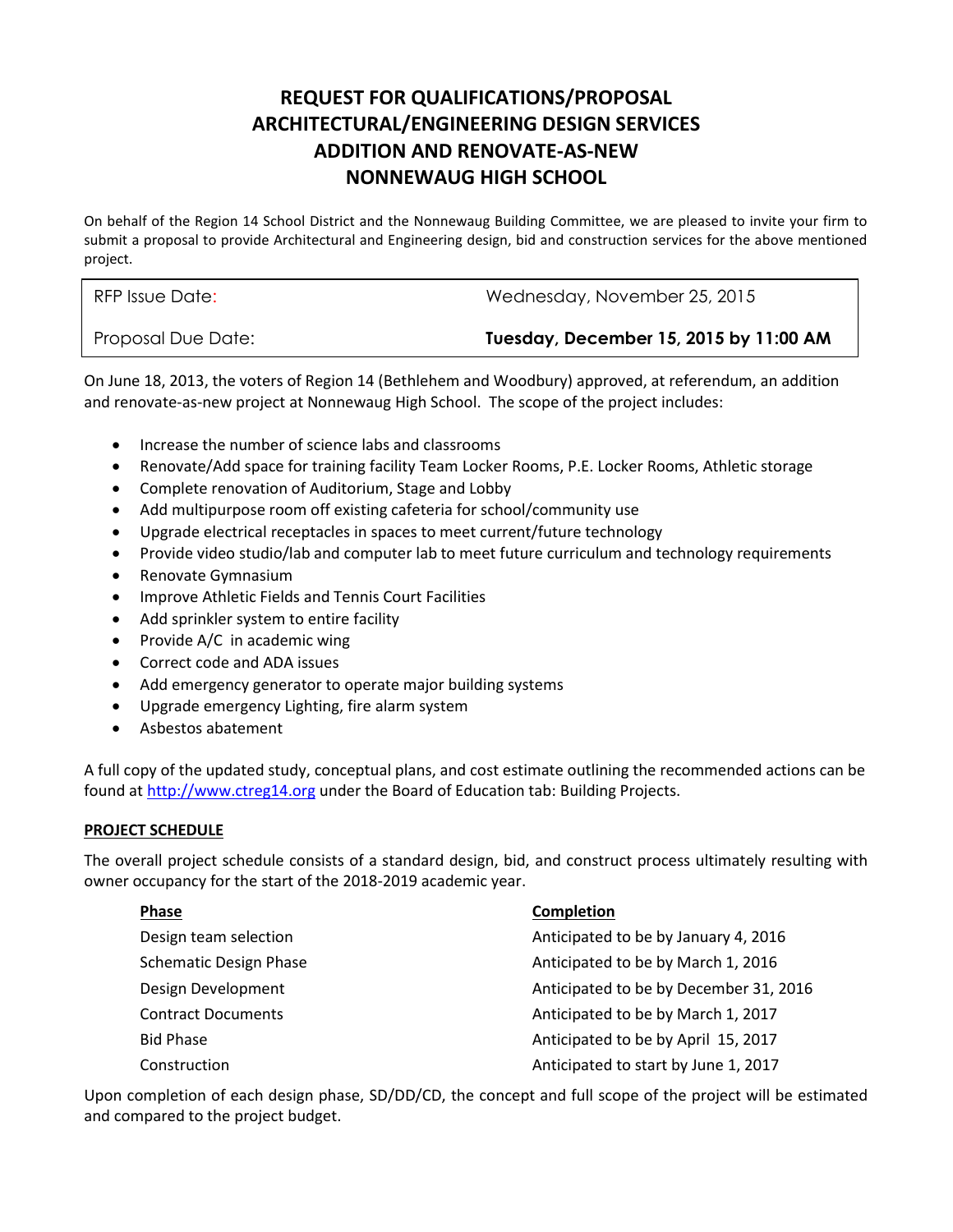The Region 14 Board of Education and the Nonnewaug High School Building Committee is seeking qualification packages from architectural design teams to continue the project through Schematic Design, Design Development, Construction Documents, Bidding, and Construction Administration. The successful firm must meet the following qualifications:

- 1. Be a registered architectural firm within the State of Connecticut.
- not just by a firm principal. 2. Have completed at least two (2) Connecticut high school facility projects with a construction cost of \$50,000,000 or more in the past ten (10) years. Projects must have been completed by the prime firm,
- 3. Prior experience with at least one (1) Connecticut renovation project of a fully-occupied high school in accordance with a phased construction schedule.
- 4. Have at least two (2) LEED accredited professionals on the design team (can include consultants).
- 5. Have professional liability insurance of at least \$5,000,000.
- 6. Recent experience within the past two (2) years with the Connecticut Department of Administrative Services Office of School Construction (formerly known as the Connecticut Department of Education Bureau of School Facilities).

## **OWNER/ARCHITECT AGREEMENT**

 Included in the Appendix is a draft copy of the modified AIA document B102 2007 edition "Standard Form of Agreement between Owner and Designer" and AIA Document B201-2007 edition "Standard Form of Architect's Services". The Agreements have deletions, additions, and modifications to the standard form with changes clearly designated for ease of differentiation. These documents will serve as the contract for this commission. All firms submitting proposals should review these documents to become familiar with the contract requirements and Owner's contract expectations.

### **The proposals should include services as described in the attached form of agreement.**

 If the terms of this contract are unacceptable to any proposing firm or represent a substantial fee increase, the Exceptions to these contract terms not identified in the written proposals will not be considered if the firm is respective firm's submitted proposal must note these unacceptable terms and/or quantify the effects on fees. selected for the commission.

### **METHOD OF BIDDING AND CONSTRUCTION CONTRACTING PROCESS**

 The Building Committee plans to execute the Project through a process of full design and bid document preparation, bid to pre-qualified contractors, and then construct through a lump sum general construction contract. A process involving a construction manager to coordinate separately held contracts is also being considered. The responsibilities of the Design Team as it relates to the selected design, bid and construction process generally reflect those in the traditional Owner, Designer, Contractor relationship and are detailed in the Owner/Designer Agreement form to be used as included in the Appendix.

### **SUBMISSION PACKAGES**

Submittals will be double-sided, include a letter of interest and a table of contents. Each section will be tabbed and organized to include the following information in the order listed below.

- 1. Firm History: Provide a brief outline on your firm, employees, locations, years of service, and services provided.
- 2. Relevant Experience: Examples of past projects as well as a list of client references. Include examples of your green and sustainable design experience.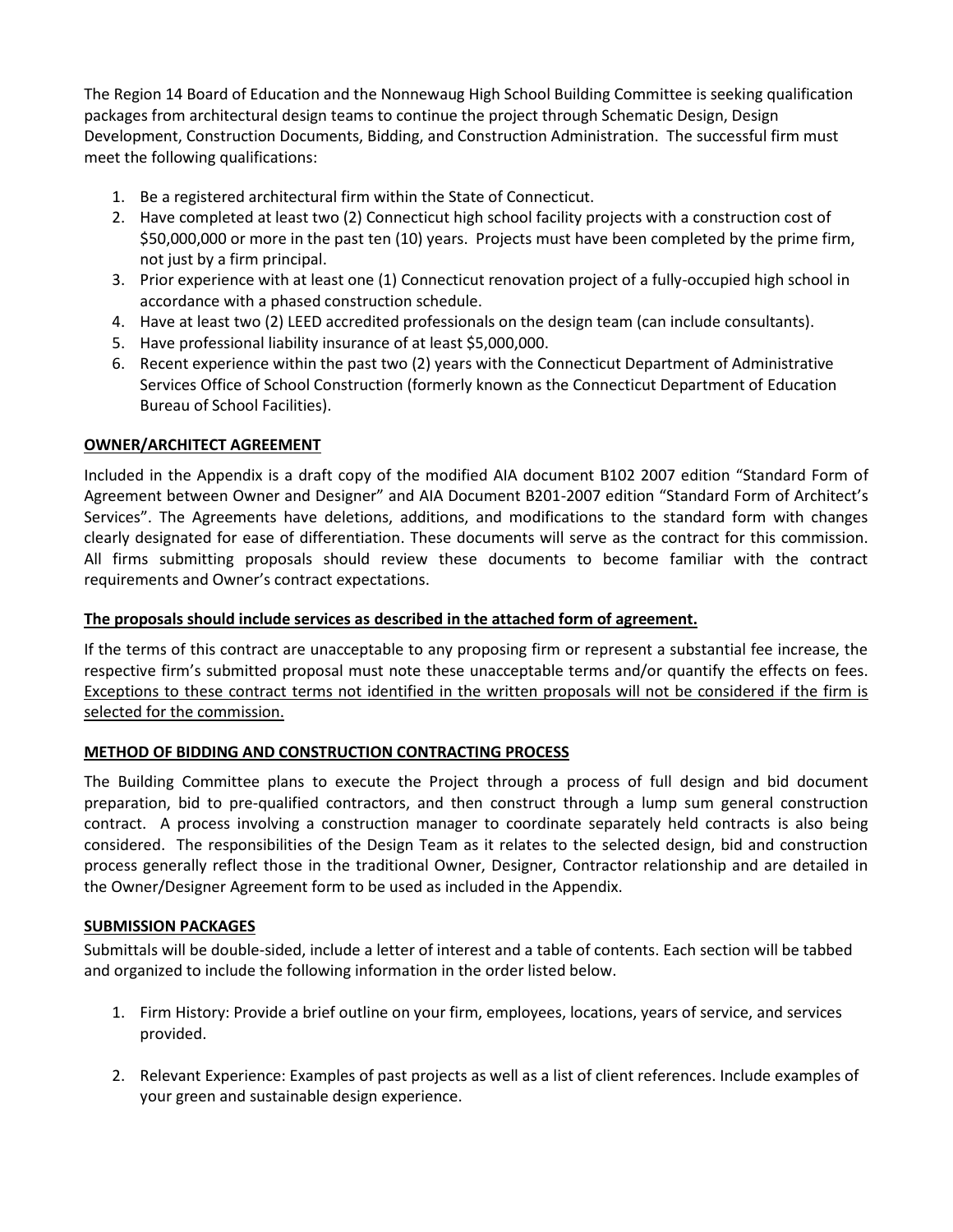- the Nonnewaug High School Addition and Renovation Project. This firm will have the responsibility to 3. Project Team: The District intends to commission one firm to provide all design services necessary for provide these comprehensive design services through the firm's own capabilities and sub-consultants as necessary. Include resumes of all key team members including the person who will provide construction administration services for each discipline. Please include qualifications for the following consultants:
	- Mechanical/Electrical/Plumbing/Fire Protection Engineering
	- Civil Engineering
	- **•** Structural Engineering
	- Landscape Architecture/Site Planning
	- Interior Design
	- FF&E Design and Procurement
	- Food Service Design
	- Acoustic Design
	- Technology
	- A/V Design
	- Security
	- Cost Estimating
	- Code Research
- the firm and team. 4. Qualifications: Please include information on work with the CTDAS Office of School Construction (formerly known as the Bureau of School Facilities), contract performance, construction administration services, project management, schedule maintenance, and any additional information which describes
- the firm and team. 5. Project Approach**:** A management plan and detailed task schedule outlining the firm's intended approach to this project and an initial plan for working with the Owner to ensure a successful project should be presented.
- 6. Current Workload:
	- Name of project
	- Owner's Representative and telephone number
	- Dollar value of the project
	- Design schedule
	- Completion date
	- Principal and Project Architect in charge
- 7. Additional Information: Include a copy of your insurance coverage as well as any additional information you feel is important to the submission.

 Twenty (20) copies of the qualifications package should be submitted to the Board of Education by 11:00 am on Tuesday, December 15, 2015. Packages should be addressed and delivered to:

Wayne McAllister, Director of Finance and Operations Regional School District 14 5 Minortown Rd. Woodbury, CT 06798

Packages should be marked: NONNEWAUG HIGH SCHOOL RENOVATION PROJECT.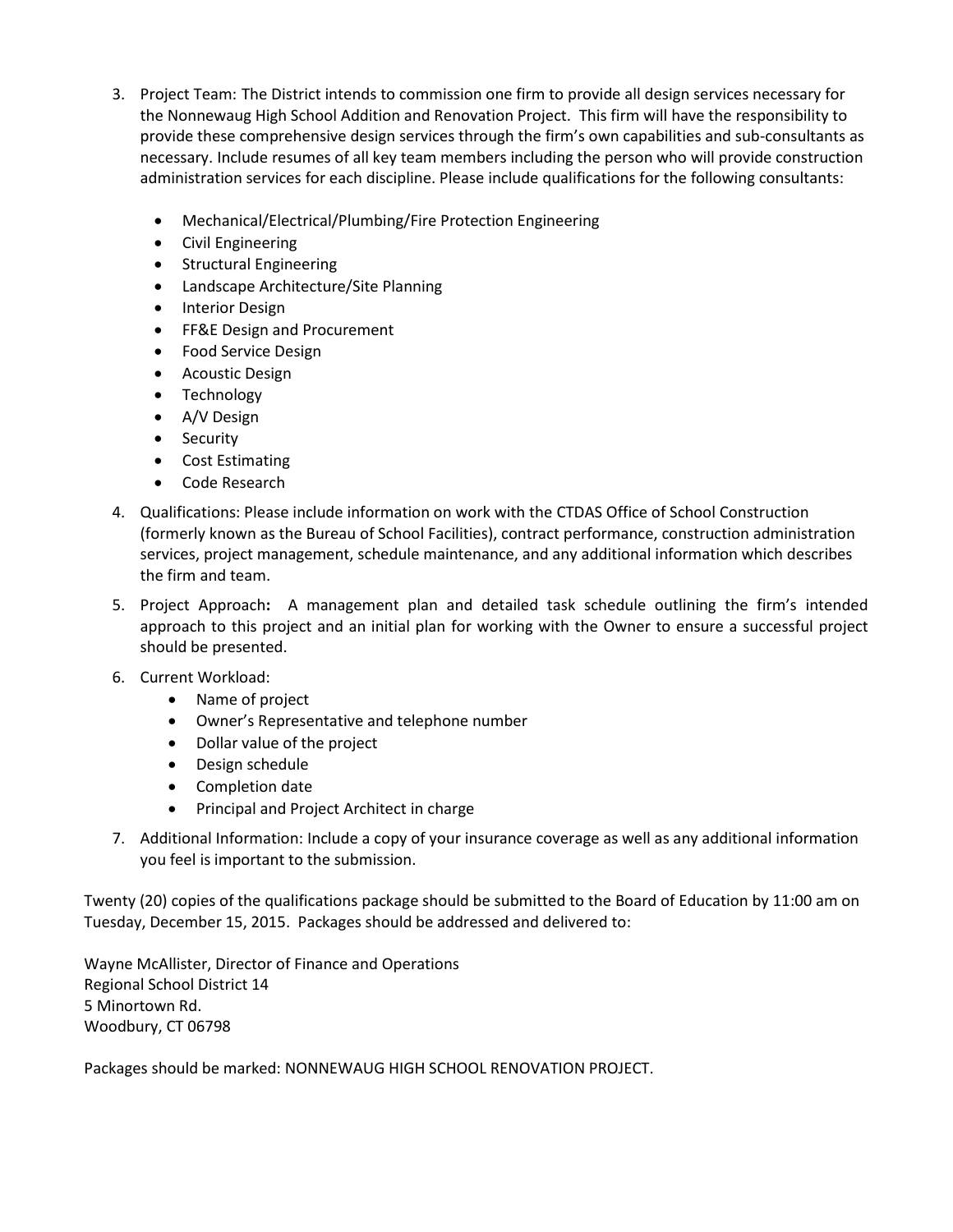### **FEE PROPOSAL**

 Chairman, Nonnewaug High School Building Committee at the address above and marked: FEE PROPOSAL – NONNEWAUG HIGH SCHOOL RENOVATION PROJECT. Two (2) copies of the attached fee proposal page should be completed and submitted in a separate sealed envelope with the qualifications package. The fee proposals of the four firms deemed most qualified will be opened at a later date. The envelope containing the fee proposal should be addressed to John Chapman,

#### **MISCELLANEOUS**

 Firms may be asked to present their proposals to the Building Committee and/or respond to questions. A final information which may be presented. selection will be based on the information provided in the qualifications and proposal and any additional

 The Region 14 Board of Education and the Building Committee reserves the right to reject any or all of the proposals, to request information from any vendor, to negotiate with any of the vendors regarding the terms of the engagement, or to waive deficiencies if it is in the best interest of Region 14. The Board of Education intends to select the vendor that, in its opinion, best meets the Region's needs, not necessarily the vendor that proposes the lowest fees.

[WMcAllister@ctreg14.org a](mailto:WMcAllister@ctreg14.org)nd must be received no later than 4:00 pm, December 11, 2015. Questions regarding the Request for Qualifications should be directed to Wayne McAllister in writing at

## **Appendix A – Owner/Architect Agreement (To be provided via Addendum)**